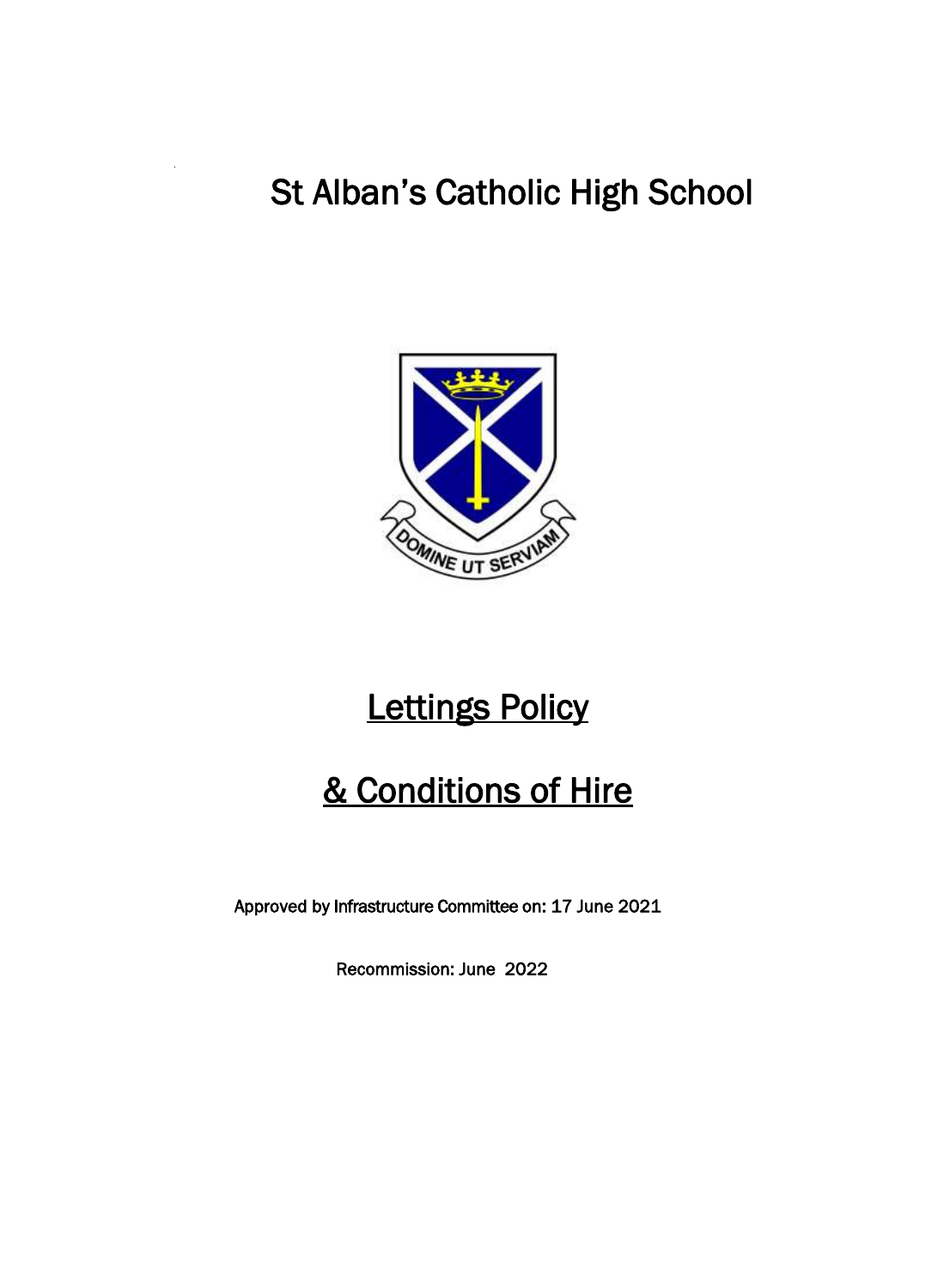# **Hire Charges from September 2021**

|                                            | <b>Occasional User Charge</b><br>(Per hour) | <b>Regular User Charge</b><br>(Per hour) | <b>Regular User Charge</b><br><b>Additional hour</b> |
|--------------------------------------------|---------------------------------------------|------------------------------------------|------------------------------------------------------|
| <b>Football Pitches (Per Game)</b>         | £30                                         | £28                                      | N/A                                                  |
| <b>Sports Hall (Whole)</b>                 | £40                                         | £38                                      | £30                                                  |
| Sports Hall (1/2)                          | £25                                         | £22                                      | £17                                                  |
| <b>Netball Pitches Indoor</b>              | £40                                         | £38                                      | £30                                                  |
| <b>Main Hall</b><br>(Maximum Capacity 300) | £40                                         | £38                                      | £30                                                  |
| <b>Classrooms (Including A9)</b>           | £18                                         | £17                                      | £14                                                  |
| A1 Hall<br>(Maximum Capacity 100)          | £22                                         | £21                                      | £17                                                  |
| <b>Badminton Court</b>                     | £10                                         | £10                                      | £8                                                   |

All day, Individual and weekend bookings are available for regular and occasional users.

Please contact us for a bespoke quote.

We are open for hire as normal over school holidays except at Christmas and Bank Holidays when times may vary.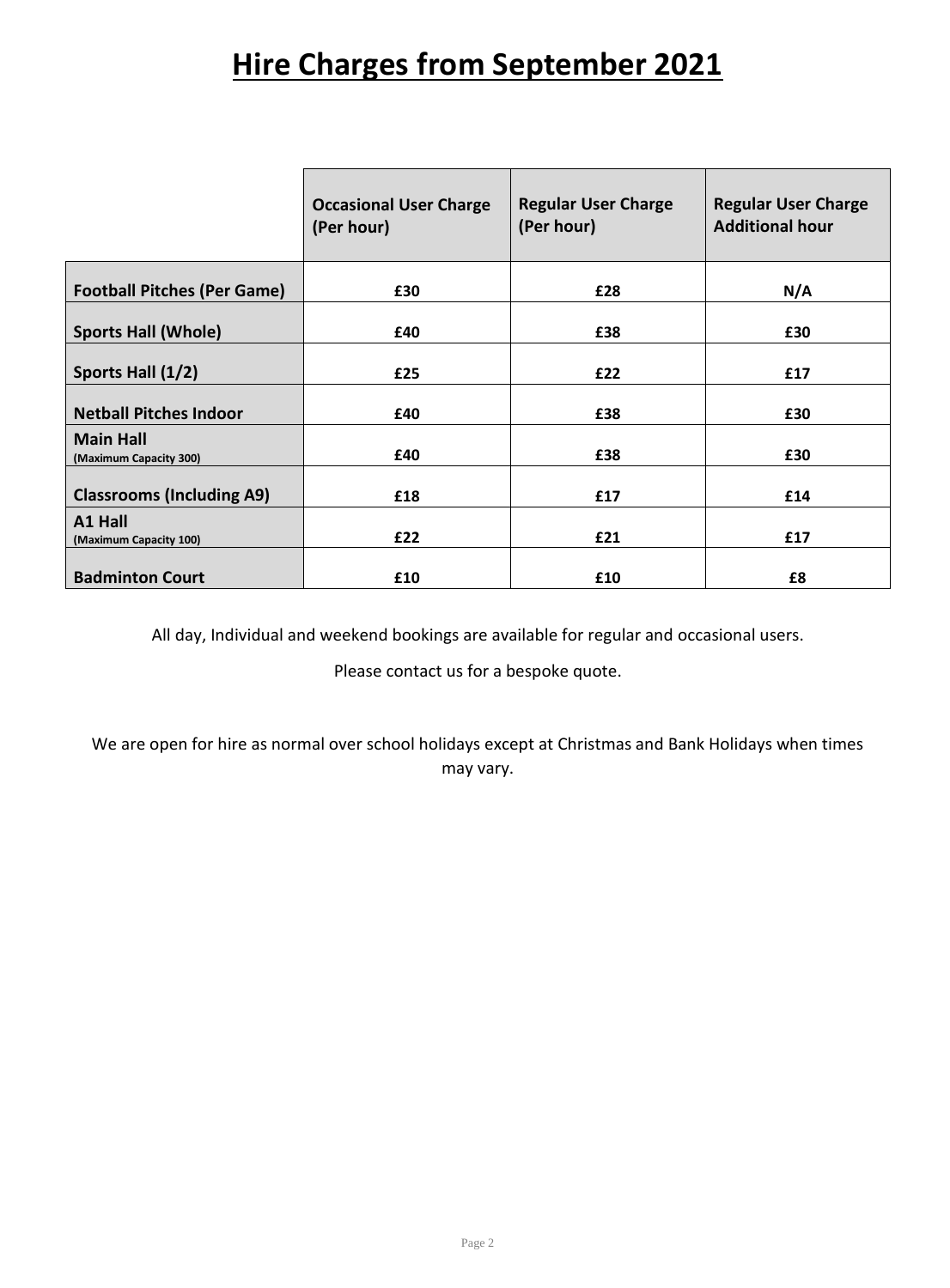| <b>Autumn Term 2021</b>              |                                                        |  |
|--------------------------------------|--------------------------------------------------------|--|
| <b>Term Begins</b>                   | $2nd$ September                                        |  |
| <b>Term Ends</b>                     | 17 <sup>th</sup> December                              |  |
| <b>Half-term Holiday</b>             | $25^{th} - 29^{th}$ October                            |  |
| <b>Confirmed Staff Training Days</b> | 1 <sup>st</sup> September<br>22 <sup>nd</sup> November |  |

| <b>Spring Term 2022</b>              |                                                      |
|--------------------------------------|------------------------------------------------------|
| <b>Term Begins</b>                   | 5 <sup>th</sup> January                              |
| <b>Term Ends</b>                     | 8 <sup>th</sup> April                                |
| <b>Half-term Holiday</b>             | $21^{st} - 25^{th}$ February                         |
| <b>Confirmed Staff Training Days</b> | 4 <sup>th</sup> January<br>18 <sup>th</sup> February |

| <b>Summer Term 2022</b>              |                        |
|--------------------------------------|------------------------|
| <b>Term Begins</b>                   | 25 <sup>th</sup> April |
| <b>Term Ends</b>                     | 20 <sup>th</sup> July  |
| <b>Half-term Holiday</b>             | $30th$ May $-3rd$ June |
| <b>Bank Holiday</b>                  | $2nd$ May              |
| <b>Confirmed Staff Training Days</b> | 21 <sup>st</sup> July  |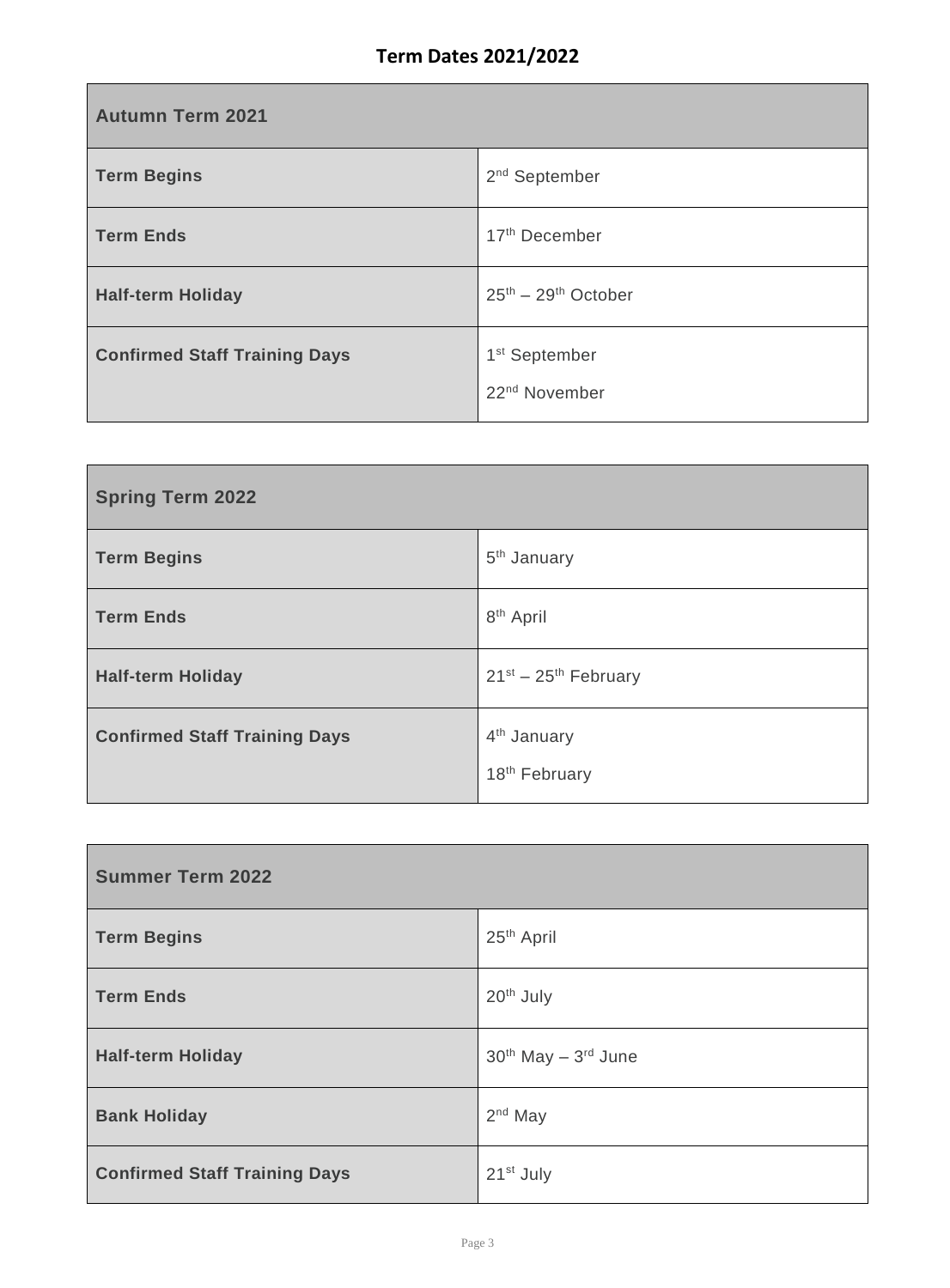# **Lettings Policy**

### **Introduction**

Prior to the letting taking place, this document and the School's Policy for Health and Safety should be provided to the hirer who must sign to confirm that they have read and accepted these terms and conditions.

#### **Definitions**

| Hirer   | The person or organisation entering into the contract with the Academy                                       |
|---------|--------------------------------------------------------------------------------------------------------------|
| User    | Those people making use of the premises hired under a letting agreement between<br>the Academy and the hirer |
| Steward | Person or persons 'supervising' or organising the users                                                      |

#### **General Conditions**

- All applications for the letting of school premises shall be made through the Premises Manager and the hirer must be over 18 years of age.
- Lone working procedures need to be in place to cover the person unlocking/locking up and other support activities.
- The hirer is responsible for all health and safety issues with regard to their letting, not the School. All statutory requirements must be observed and School specific requirements complied with.
- Lettings may occur during the hours of darkness. Adequate and sufficient lighting is provided inside and outside the premises to assist with safe access and exit, including around the car park. As the hirer is in control of such lighting, they will be shown where the switches are.
- The hirer will ensure that the users' activity is not so loud as to cause nuisance to nearby houses.
- Details of vehicle and pedestrian entrances and exits, parking facilities, toilets etc. are made known to the users.
- The School will accept no responsibility for damage howsoever caused to vehicles and other property while the user is on the School site. Parking is made available only on the basis that it is at the vehicle owner's risk. The hirer is asked to ensure users park in designated car parking areas only. Grass may only be used with the express permission of the Premises Manager. This information must be conveyed to any person who may attend an event/facility.
- The hirer must ensure that only the part of the building actually hired is used and must observe any instructions given by the Premises Manager concerning the area available.
- Hirers are responsible for signing in and for monitoring persons on site, so that in the event of an emergency, all persons can be accounted for.
- Hirers will be acquainted with the emergency and evacuation procedures (which are on display), including the location of the fire alarms, extinguishers and emergency exits and muster points during a premises familiarisation session in advance of the actual hiring. Once completed the hirer takes responsibility for briefing other users associated with the hiring. They must also carry out their own fire drills. Fire appliances must not be removed or tampered with other than for firefighting purposes. The hirer will ensure that the users' activity is not so loud or otherwise obtrusive as to render the fire alarms ineffective. The hirer is responsible for drawing up specific evacuation plans for any disabled people. Procedures are in place in the event of a fire alarm call point being set off accidentally. Fire exits must not be blocked or locked, nor should furniture, equipment, or other obstructions be placed in corridors during the hiring. Hirers may legitimately request to see the academy's fire risk assessment.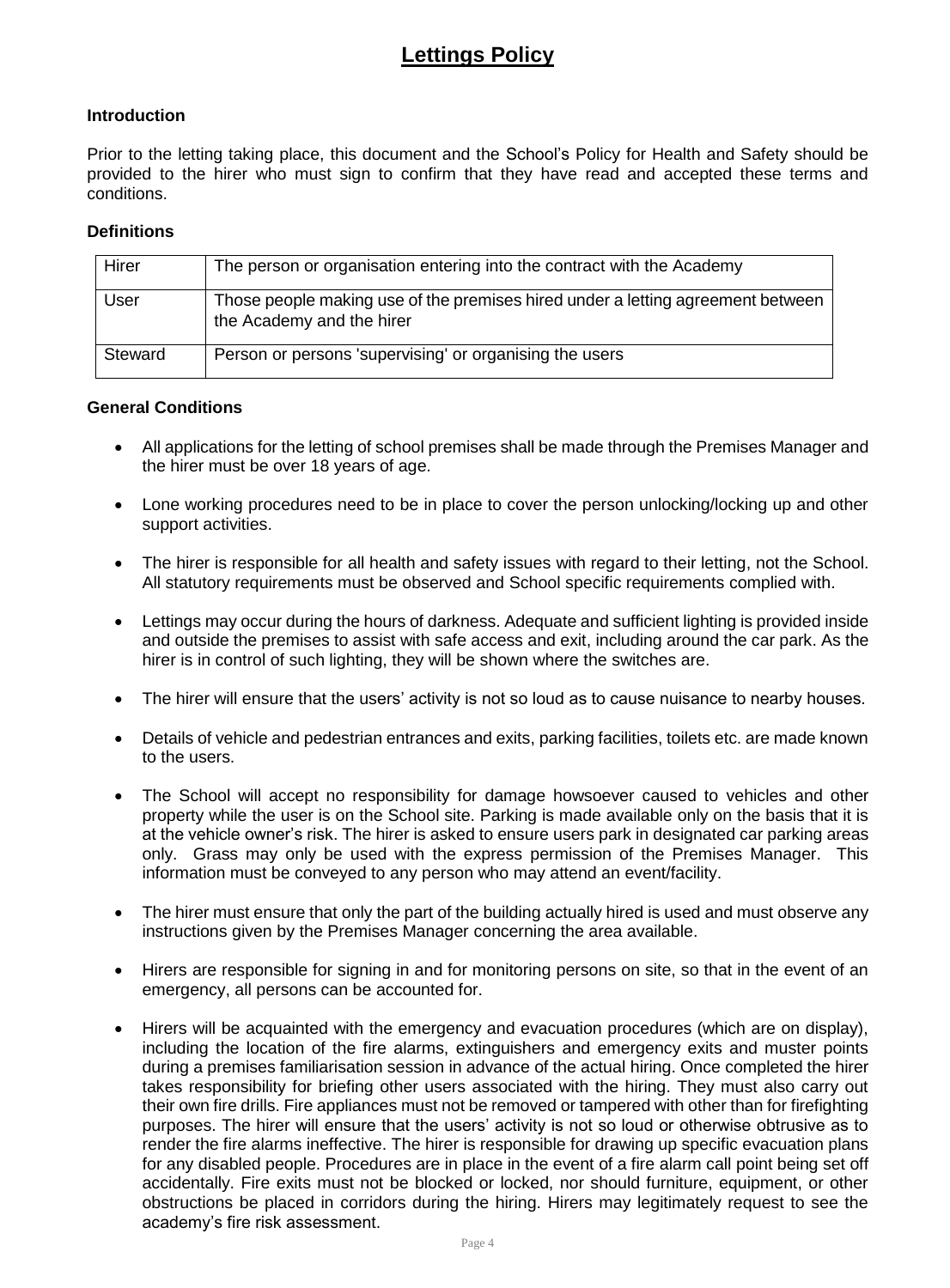- Rooms that are made available to hirers are checked periodically (not less than once per term) to ensure that they are in a suitable condition for the specific activity that any lettings will involve. The School is not responsible for the users activities, however will ensure that the activity and the hired room/equipment available are compatible. The School cannot accept responsibility for any loss, damage, accident or injury arising during the Hirer's use of the premises, or to any member of the Hirer's party and the hirer shall indemnify the Governing Body against all claims, demands, actions or proceedings.
- Any precautions required to ensure the users safety when using equipment are the responsibility of the hirer. Equipment will be provided by the hirer and not by the school. All mains powered electrical equipment brought onto the premises must be safe and evidence may be required that it has a valid test and inspection certificate (the certificate should not be less than one year old for earthed equipment, or less than 4 years old for double insulated equipment). Lower voltage equipment must also be safe and in good condition. Any Scenery, costumes and drapes used for performances must be made of fire resistant material.
- The cost of any maintenance or repair work which is necessary because of the hirer's/user's activities will be borne by the hirer.
- It is the responsibility of the hirer to provide first aid equipment and trained personnel.
- Smoking is **not** allowed in any part of the School premises.
- The hirer shall not allow so many users into the premises as to exceed the seating and/or dancing capacity of the premises. Even if the stated capacity is not exceeded, the hirer will not use the space provided in such a way as to create conditions of over-crowding or to impede safe and effective escape from the premises in an emergency.
- The hirer shall provide a sufficient number of stewards as may be necessary to ensure adequate and efficient supervision of the users during the letting.
- The Premises Manager reserves the right to have a member of School staff present throughout the letting and to put a stop to any event that is not properly conducted.
- The hirer is responsible for providing access to a mobile telephone for emergency purposes.
- Hirers must have regard to the national standards of qualification, experience and overall competence of instructors/supervisors/coaches for sporting and other activities.
- The hirer must ensure that the premises are vacated by the time stated on the booking form and ensure the premises are returned to the control of the School in a clean and satisfactory condition including any furniture that has been moved to be returned to it's original place. Any cost of specialist cleaning required as a result of the activity on the premises will be the sole responsibility of the hirer and they will be charged accordingly.

### **Risk Assessment**

- St Alban's Catholic High School is not responsible for undertaking risk assessments for hirer's activities. However the hirer must ensure that risks associated with the activity are properly controlled throughout the hire period.
- If the hirer has a risk assessment, then the hirer is responsible for undertaking reviews and informing the school of any findings that may be relevant.
- In the event of an incident, fire or near miss the School will ensure that Incident Report forms are made available to the hirer who in turn, must ensure one is completed whenever necessary. A review of the risk assessment for the activity will be required from the hirer.